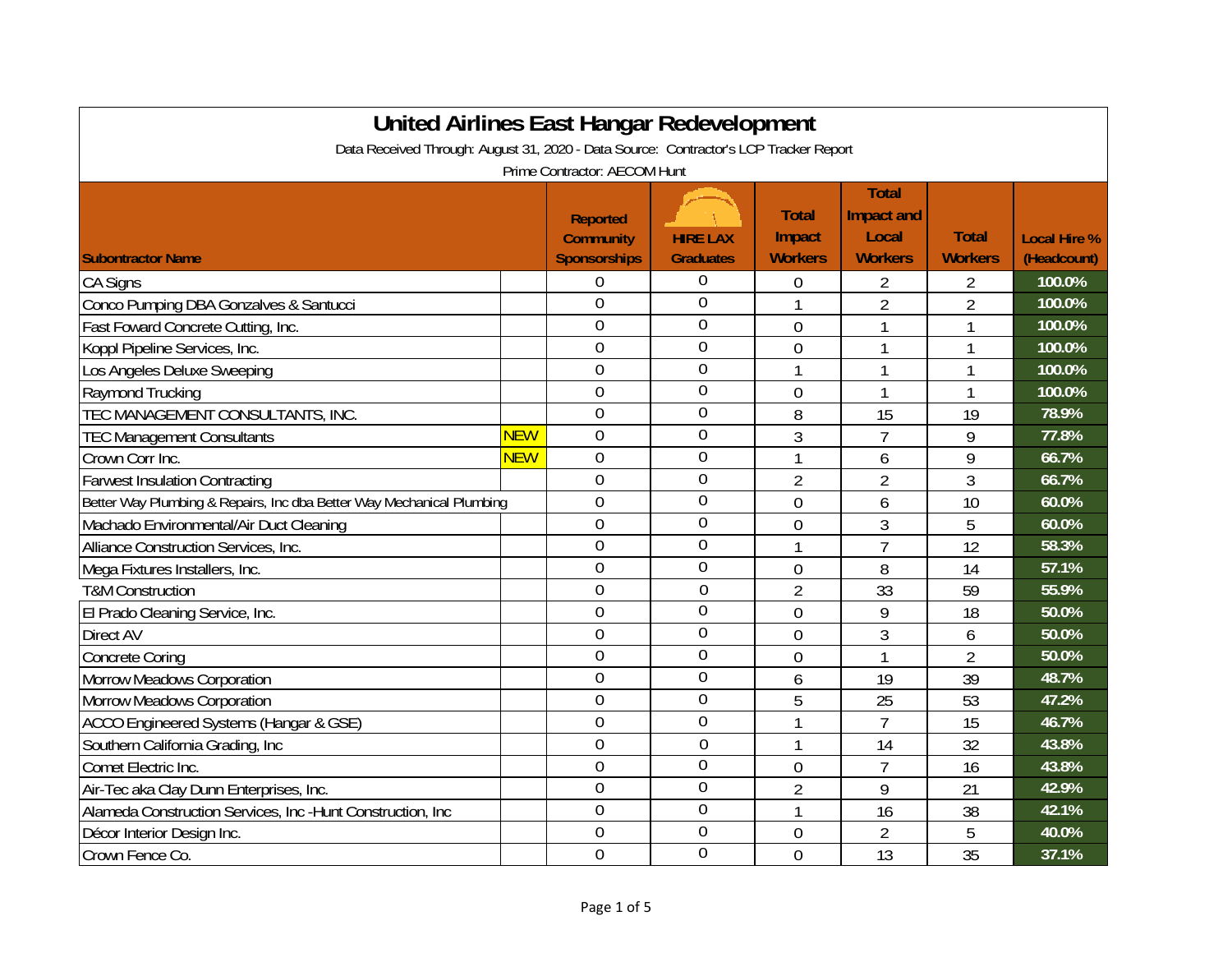| <b>United Airlines East Hangar Redevelopment</b>                                      |            |                                                            |                                     |                                          |                                                              |                                |                                    |  |
|---------------------------------------------------------------------------------------|------------|------------------------------------------------------------|-------------------------------------|------------------------------------------|--------------------------------------------------------------|--------------------------------|------------------------------------|--|
| Data Received Through: August 31, 2020 - Data Source: Contractor's LCP Tracker Report |            |                                                            |                                     |                                          |                                                              |                                |                                    |  |
| Prime Contractor: AECOM Hunt                                                          |            |                                                            |                                     |                                          |                                                              |                                |                                    |  |
| <b>Subontractor Name</b>                                                              |            | <b>Reported</b><br><b>Community</b><br><b>Sponsorships</b> | <b>HIRE LAX</b><br><b>Graduates</b> | <b>Total</b><br>Impact<br><b>Workers</b> | <b>Total</b><br><b>Impact and</b><br>Local<br><b>Workers</b> | <b>Total</b><br><b>Workers</b> | <b>Local Hire %</b><br>(Headcount) |  |
| <b>Building Electronic Controls</b>                                                   |            | 0                                                          | 0                                   | 3                                        | 4                                                            | 11                             | 36.4%                              |  |
| Southwest Steel of California                                                         |            | $\overline{0}$                                             | $\mathbf 0$                         | 1                                        | $\overline{4}$                                               | 11                             | 36.4%                              |  |
| Steve Bubalo Constrution Co.                                                          |            | $\mathbf 0$                                                | $\mathbf 0$                         | 5                                        | 9                                                            | 26                             | 34.6%                              |  |
| ISEC, Inc.                                                                            |            | $\overline{0}$                                             | $\overline{0}$                      | $\overline{0}$                           | 6                                                            | 18                             | 33.3%                              |  |
| Martin Bros./Marcowall Inc.                                                           | <b>NEW</b> | $\overline{0}$                                             | $\overline{0}$                      | 1                                        | $\overline{2}$                                               | 6                              | 33.3%                              |  |
| <b>Cosco Fire Protection</b>                                                          |            | $\overline{0}$                                             | $\overline{0}$                      | $\mathbf{0}$                             | $\mathbf{1}$                                                 | 3                              | 33.3%                              |  |
| Gec2, Inc                                                                             |            | $\overline{0}$                                             | $\mathbf 0$                         | 1                                        | $\mathbf{1}$                                                 | $\overline{3}$                 | 33.3%                              |  |
| Morley Construction Company, Inc.                                                     |            | $\mathbf{1}$                                               |                                     | 10                                       | 32                                                           | 100                            | 32.0%                              |  |
| GGG Demolition, Inc. aka Miller Environmental                                         |            | $\mathbf 0$                                                | $\overline{0}$                      | 2                                        | 15                                                           | 48                             | 31.3%                              |  |
| Environmental Construction Group, Inc.                                                |            | $\overline{0}$                                             | $\overline{0}$                      | $\overline{4}$                           | 9                                                            | 30                             | 30.0%                              |  |
| <b>Rebar Engineering</b>                                                              |            | $\overline{0}$                                             | $\overline{0}$                      | 1                                        | 12                                                           | 41                             | 29.3%                              |  |
| <b>Badger Daylighting Corp</b>                                                        |            | $\overline{0}$                                             | $\mathbf 0$                         | 0                                        | $\overline{2}$                                               | $\overline{7}$                 | 28.6%                              |  |
| Industrial High Voltage                                                               |            | $\mathbf{0}$                                               | $\overline{0}$                      | $\overline{0}$                           | $\overline{2}$                                               | $\overline{7}$                 | 28.6%                              |  |
| Power One                                                                             |            | $\overline{0}$                                             | $\overline{0}$                      | 1                                        | 9                                                            | 32                             | 28.1%                              |  |
| Condon-Johnson & Associates Inc.                                                      |            | $\overline{0}$                                             | $\mathbf 0$                         | $\overline{2}$                           | 15                                                           | 54                             | 27.8%                              |  |
| The Culver Group, Inc.                                                                |            | $\overline{0}$                                             | $\mathbf 0$                         | 3                                        | 3                                                            | 11                             | 27.3%                              |  |
| C.A. Buchen Corp                                                                      |            | $\overline{0}$                                             | $\overline{0}$                      | $\overline{0}$                           | $\overline{4}$                                               | 15                             | 26.7%                              |  |
| CSI Electrical Contractors, Inc.                                                      |            | $\overline{0}$                                             | $\mathbf 0$                         | $\overline{2}$                           | $\overline{7}$                                               | 27                             | 25.9%                              |  |
| Lawrence W. Rosine Co.                                                                |            | $\mathbf 0$                                                | 0                                   | $\mathbf 0$                              | $\overline{2}$                                               | 8                              | 25.0%                              |  |
| Penhall Company                                                                       |            | $\overline{0}$                                             | $\overline{0}$                      | 1                                        | $\overline{2}$                                               | 8                              | 25.0%                              |  |
| <b>ACCO Engineered Systems</b>                                                        |            | $\mathbf 0$                                                | $\overline{0}$                      | $\mathbf 0$                              | $\overline{7}$                                               | 29                             | 24.1%                              |  |
| <b>MSL Electric</b>                                                                   |            | $\Omega$                                                   | $\overline{0}$                      | 1                                        | 3                                                            | 13                             | 23.1%                              |  |
| <b>Griffith Company</b>                                                               |            | $\overline{0}$                                             | $\overline{0}$                      | 13                                       | 34                                                           | 150                            | 22.7%                              |  |
| Hector Marroquin dba Hectors Roofing                                                  |            | $\overline{0}$                                             | $\mathbf 0$                         | $\overline{0}$                           | $\overline{2}$                                               | 10                             | 20.0%                              |  |
| Hixson Backhoe                                                                        |            | $\mathbf 0$                                                | $\mathbf 0$                         | $\overline{0}$                           | $\mathbf{1}$                                                 | 5                              | 20.0%                              |  |
| Nold's Equipment                                                                      |            | $\overline{0}$                                             | $\mathbf 0$                         | 1                                        | 1                                                            | 5                              | 20.0%                              |  |
| R.J. Lalonde, Inc.                                                                    |            | $\overline{0}$                                             | $\overline{0}$                      | 1                                        | 1                                                            | 5                              | 20.0%                              |  |
| Power One LLC                                                                         |            | $\overline{0}$                                             | $\overline{0}$                      | $\overline{2}$                           | $\overline{4}$                                               | 22                             | 18.2%                              |  |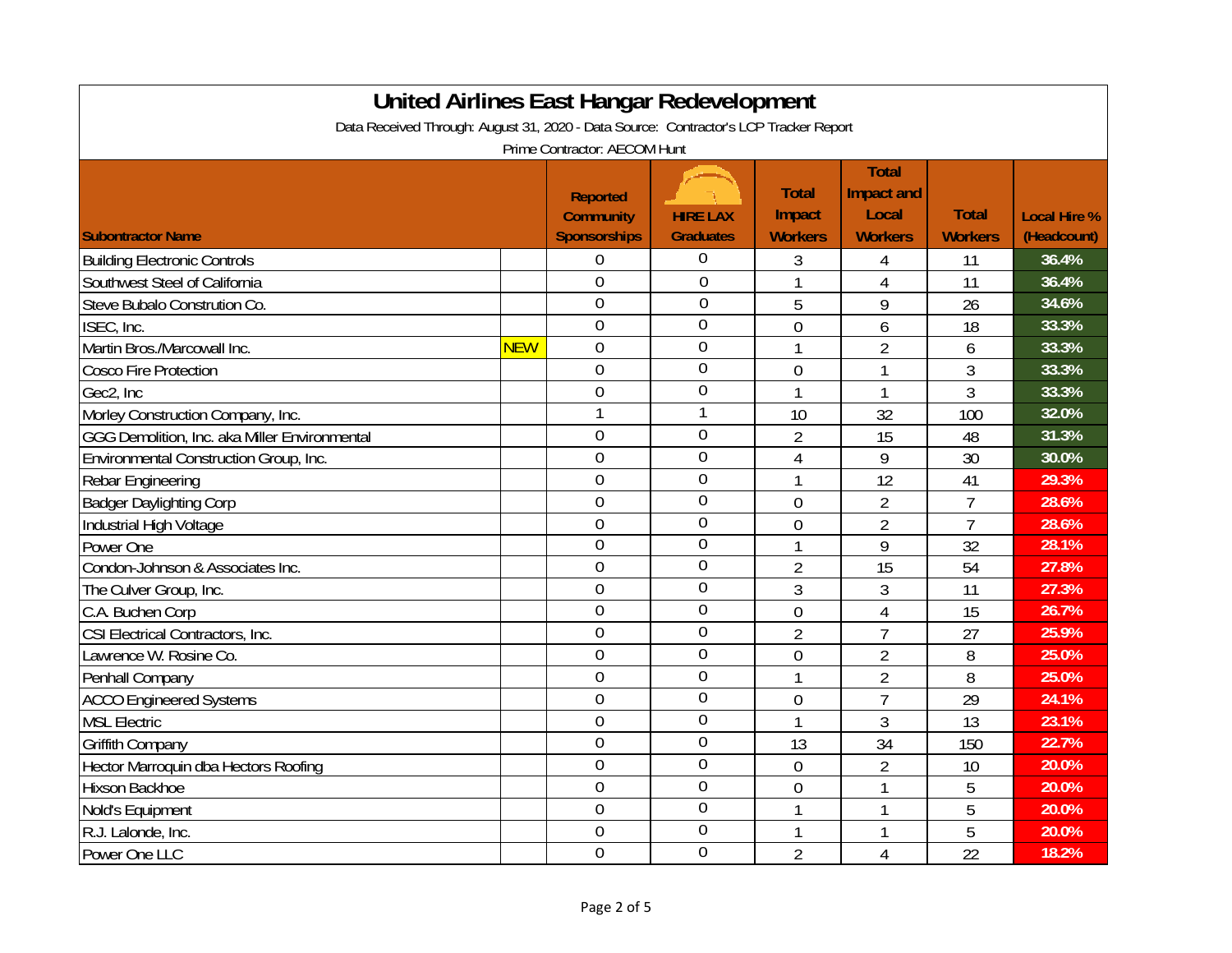| <b>United Airlines East Hangar Redevelopment</b>                                      |            |                                                            |                                     |                                          |                                                       |                                |                                    |  |
|---------------------------------------------------------------------------------------|------------|------------------------------------------------------------|-------------------------------------|------------------------------------------|-------------------------------------------------------|--------------------------------|------------------------------------|--|
| Data Received Through: August 31, 2020 - Data Source: Contractor's LCP Tracker Report |            |                                                            |                                     |                                          |                                                       |                                |                                    |  |
| Prime Contractor: AECOM Hunt                                                          |            |                                                            |                                     |                                          |                                                       |                                |                                    |  |
| <b>Subontractor Name</b>                                                              |            | <b>Reported</b><br><b>Community</b><br><b>Sponsorships</b> | <b>HIRE LAX</b><br><b>Graduates</b> | <b>Total</b><br>Impact<br><b>Workers</b> | <b>Total</b><br>Impact and<br>Local<br><b>Workers</b> | <b>Total</b><br><b>Workers</b> | <b>Local Hire %</b><br>(Headcount) |  |
| 3531 Trucking Inc.                                                                    |            | 0                                                          | 0                                   | 0                                        | 2                                                     | 11                             | 18.2%                              |  |
| ABC Resources, Inc.                                                                   |            | $\overline{0}$                                             | 0                                   | $\overline{0}$                           | $\overline{2}$                                        | 11                             | 18.2%                              |  |
| <b>JLS Concrete Pumping</b>                                                           |            | $\overline{0}$                                             | $\overline{0}$                      | $\overline{0}$                           | 1                                                     | 6                              | 16.7%                              |  |
| <b>Star Hardware</b>                                                                  |            | $\overline{0}$                                             | $\overline{0}$                      | $\overline{0}$                           | 1                                                     | 6                              | 16.7%                              |  |
| Diversified Production Services, Inc.                                                 |            | $\overline{0}$                                             | $\overline{0}$                      | 1                                        | $\overline{7}$                                        | 45                             | 15.6%                              |  |
| Anning-Johnson Company                                                                |            | $\overline{0}$                                             | 0                                   | $\overline{0}$                           | $\overline{2}$                                        | 13                             | 15.4%                              |  |
| <b>Concrete Coring</b>                                                                |            | $\overline{0}$                                             | $\overline{0}$                      | $\mathbf{1}$                             | $\overline{2}$                                        | 13                             | 15.4%                              |  |
| Murray Company                                                                        | <b>NEW</b> | $\mathbf 0$                                                | $\overline{0}$                      | $\overline{2}$                           | 9                                                     | 60                             | 15.0%                              |  |
| Matrix Environmental, Inc.                                                            |            | $\overline{0}$                                             | $\overline{0}$                      | $\overline{0}$                           | $\overline{2}$                                        | 15                             | 13.3%                              |  |
| Cablemasters                                                                          |            | $\overline{0}$                                             | $\overline{0}$                      | $\mathbf 0$                              | 1                                                     | 8                              | 12.5%                              |  |
| California PumpCrete Inc aka California Pump Crete Inc.                               |            | $\overline{0}$                                             | $\overline{0}$                      | $\overline{0}$                           |                                                       | 8                              | 12.5%                              |  |
| J Colavin & Son, Inc.                                                                 |            | $\overline{0}$                                             | $\overline{0}$                      | $\overline{0}$                           | 1                                                     | 8                              | 12.5%                              |  |
| Savala Equipment Company                                                              |            | $\overline{0}$                                             | $\overline{0}$                      | $\overline{0}$                           | $\overline{2}$                                        | 18                             | 11.1%                              |  |
| Service West, Inc.                                                                    |            | $\mathbf 0$                                                | $\overline{0}$                      | $\overline{0}$                           | 5                                                     | 52                             | 9.6%                               |  |
| & M Concrete Contractors, Inc aka Jezowski & Markel Contractors, Inc                  |            | $\overline{0}$                                             | $\overline{0}$                      | $\overline{0}$                           | $\overline{2}$                                        | 24                             | 8.3%                               |  |
| The Herrick Corporation                                                               |            | $\mathbf 0$                                                | $\overline{0}$                      | $\mathbf{1}$                             | 5                                                     | 61                             | 8.2%                               |  |
| Pavement Recycling Systems, Inc                                                       |            | $\overline{0}$                                             | $\mathbf 0$                         | $\overline{0}$                           | $\mathbf{1}$                                          | 13                             | 7.7%                               |  |
| C Below Inc                                                                           |            | $\overline{0}$                                             | $\overline{0}$                      | 1                                        | $\mathbf{1}$                                          | 25                             | 4.0%                               |  |
| Guida Surveying, Inc.                                                                 |            | $\overline{0}$                                             | 0                                   | $\overline{0}$                           | $\overline{0}$                                        | 15                             | 0.0%                               |  |
| PCI, Inc.                                                                             |            | $\overline{0}$                                             | $\overline{0}$                      | $\overline{0}$                           | $\overline{0}$                                        | 14                             | 0.0%                               |  |
| RED HAWK FENCE AND ENVIRONMENTAL SERVICES dba Red Hawk F                              |            | $\overline{0}$                                             | $\overline{0}$                      | $\overline{0}$                           | $\overline{0}$                                        | 13                             | 0.0%                               |  |
| Chief Engineering Co.                                                                 |            | $\overline{0}$                                             | $\overline{0}$                      | $\overline{0}$                           | $\overline{0}$                                        | 10                             | 0.0%                               |  |
| Cal Empire Engineering Inc                                                            |            | $\overline{0}$                                             | $\overline{0}$                      | $\overline{0}$                           | $\mathbf 0$                                           | 9                              | 0.0%                               |  |
| <b>Connor Concrete Cutting and Coring</b>                                             |            | $\overline{0}$                                             | $\overline{0}$                      | $\overline{0}$                           | $\mathbf 0$                                           | $\overline{7}$                 | 0.0%                               |  |
| Newman Backhoe Service, Inc.                                                          |            | $\overline{0}$                                             | $\overline{0}$                      | $\mathbf{0}$                             | $\mathbf 0$                                           | 6                              | 0.0%                               |  |
| Performance Contracting, Inc.                                                         |            | $\overline{0}$                                             | $\overline{0}$                      | $\overline{0}$                           | $\overline{0}$                                        | 6                              | 0.0%                               |  |
| Site Scan aka RMA Group                                                               |            | $\overline{0}$                                             | $\theta$                            | $\overline{0}$                           | $\mathbf{0}$                                          | 6                              | 0.0%                               |  |
| Southcoast Acoustical interiors, Inc.                                                 |            | $\overline{0}$                                             | $\overline{0}$                      | $\overline{0}$                           | $\overline{0}$                                        | 6                              | 0.0%                               |  |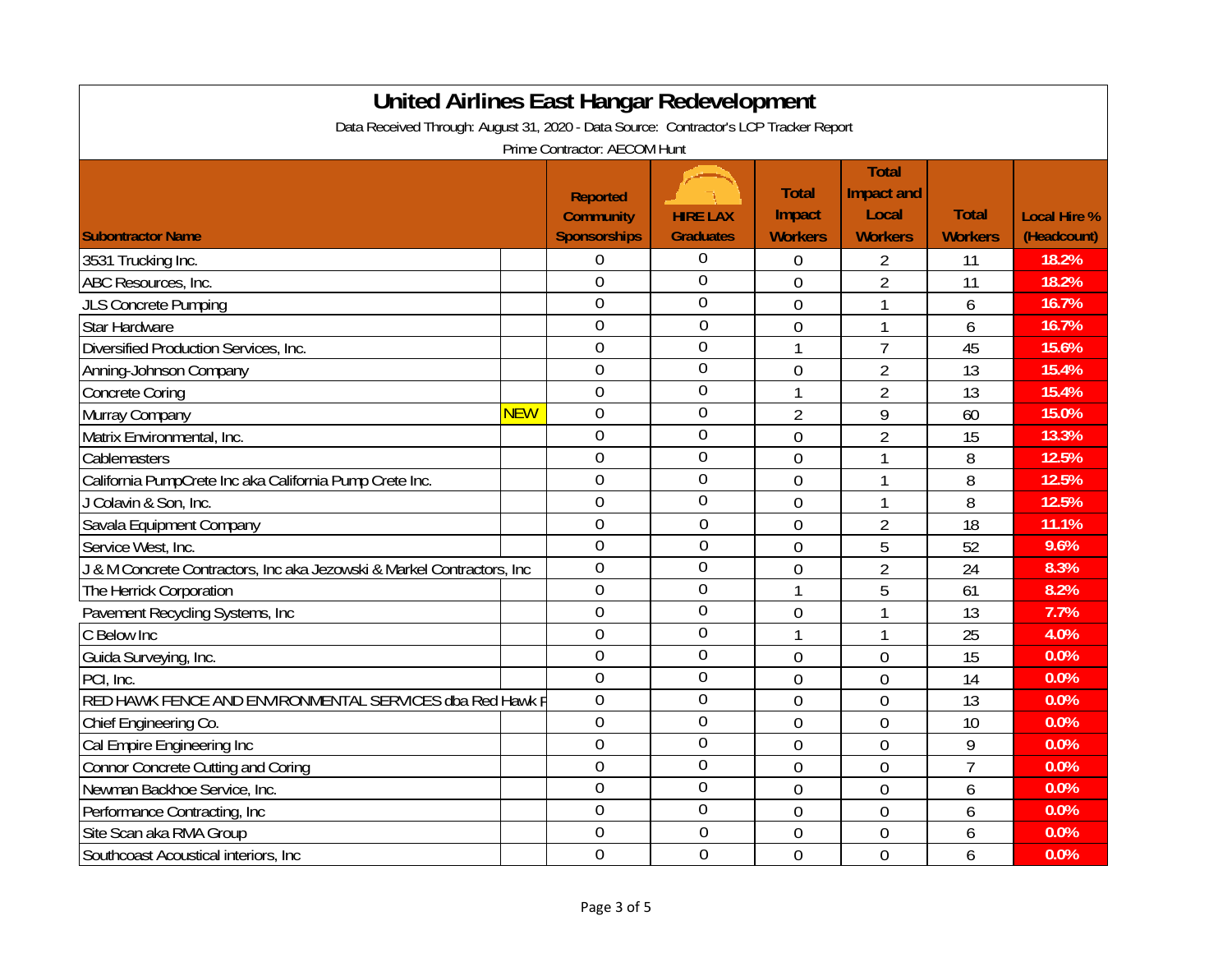| <b>United Airlines East Hangar Redevelopment</b>                                      |            |                                     |                  |                |                            |                |                     |  |
|---------------------------------------------------------------------------------------|------------|-------------------------------------|------------------|----------------|----------------------------|----------------|---------------------|--|
| Data Received Through: August 31, 2020 - Data Source: Contractor's LCP Tracker Report |            |                                     |                  |                |                            |                |                     |  |
| Prime Contractor: AECOM Hunt                                                          |            |                                     |                  |                |                            |                |                     |  |
|                                                                                       |            |                                     |                  | <b>Total</b>   | <b>Total</b><br>Impact and |                |                     |  |
|                                                                                       |            | <b>Reported</b><br><b>Community</b> | <b>HIRE LAX</b>  | Impact         | Local                      | <b>Total</b>   | <b>Local Hire %</b> |  |
| <b>Subontractor Name</b>                                                              |            | <b>Sponsorships</b>                 | <b>Graduates</b> | <b>Workers</b> | <b>Workers</b>             | <b>Workers</b> | (Headcount)         |  |
| West Coast Fire Protection, Inc.                                                      |            | 0                                   | $\theta$         | 0              | $\mathbf 0$                | 6              | 0.0%                |  |
| <b>Security Paving</b>                                                                |            | $\theta$                            | $\overline{0}$   | $\overline{0}$ | $\overline{0}$             | 5              | 0.0%                |  |
| McKeon Door West                                                                      |            | $\overline{0}$                      | $\overline{0}$   | $\overline{0}$ | $\overline{0}$             | $\overline{4}$ | 0.0%                |  |
| <b>Secsol DBA Security Solution</b>                                                   |            | $\overline{0}$                      | $\overline{0}$   | $\overline{0}$ | $\overline{0}$             | $\overline{4}$ | 0.0%                |  |
| BHC Crane LLC aka Bob Hill Hydraulic Crane Rental                                     |            | $\mathbf 0$                         | $\overline{0}$   | $\overline{0}$ | $\overline{0}$             | 3              | 0.0%                |  |
| Dunkel Bros Macninery Moving Inc                                                      |            | $\overline{0}$                      | $\mathbf 0$      | $\overline{0}$ | $\overline{0}$             | 3              | 0.0%                |  |
| Letner Roofing                                                                        |            | $\overline{0}$                      | $\overline{0}$   | $\overline{0}$ | $\overline{0}$             | 3              | 0.0%                |  |
| Orange County Plastering Company, Inc.                                                |            | $\overline{0}$                      | $\overline{0}$   | $\overline{0}$ | $\overline{0}$             | 3              | 0.0%                |  |
| Wiz Air Inc. DBA Equal Air Balance Company                                            |            | $\overline{0}$                      | $\overline{0}$   | $\overline{0}$ | $\overline{0}$             | 3              | 0.0%                |  |
| A-Gas US aka Rapid Recovery                                                           |            | $\overline{0}$                      | 0                | $\overline{0}$ | $\overline{0}$             | $\overline{2}$ | 0.0%                |  |
| Alameda Construction Services, Inc/Condon-Johnson, Inc                                |            | $\overline{0}$                      | 0                | $\overline{0}$ | $\overline{0}$             | $\overline{2}$ | 0.0%                |  |
| <b>Bapko Metal</b>                                                                    | <b>NEW</b> | $\mathbf 0$                         | $\mathbf{0}$     | $\overline{0}$ | $\theta$                   | $\overline{2}$ | 0.0%                |  |
| <b>Cutting Edge Concrete Cutting</b>                                                  |            | $\overline{0}$                      | $\theta$         | $\overline{0}$ | $\mathbf{0}$               | $\overline{2}$ | 0.0%                |  |
| <b>Dinamic Modular Construction</b>                                                   |            | $\mathbf 0$                         | $\overline{0}$   | $\overline{0}$ | $\mathbf{0}$               | $\overline{2}$ | 0.0%                |  |
| <b>G&amp;G Door Products</b>                                                          |            | $\overline{0}$                      | $\overline{0}$   | $\overline{0}$ | $\mathbf 0$                | $\overline{2}$ | 0.0%                |  |
| Ground Penetrating Radar Systems, LLC                                                 |            | $\mathbf 0$                         | $\overline{0}$   | $\mathbf{0}$   | $\mathbf 0$                | $\overline{2}$ | 0.0%                |  |
| Newman Equipment                                                                      |            | $\overline{0}$                      | $\mathbf 0$      | $\overline{0}$ | $\mathbf 0$                | $\overline{2}$ | 0.0%                |  |
| <b>NMN Construction</b>                                                               |            | $\overline{0}$                      | $\overline{0}$   | $\mathbf{0}$   | $\mathbf 0$                | $\overline{2}$ | 0.0%                |  |
| Nor-Cal Pipeline Services                                                             |            | $\overline{0}$                      | $\overline{0}$   | $\overline{0}$ | $\mathbf 0$                | $\overline{2}$ | 0.0%                |  |
| Oldcastle Infrastructure, Inc/Oldcastle Precast                                       | <b>NEW</b> | $\overline{0}$                      | $\overline{0}$   | $\overline{0}$ | $\overline{0}$             | $\overline{2}$ | 0.0%                |  |
| <b>PG Cutting Services</b>                                                            |            | $\overline{0}$                      | $\overline{0}$   | $\overline{0}$ | $\overline{0}$             | $\overline{2}$ | 0.0%                |  |
| Quick Deck Inc                                                                        |            | $\overline{0}$                      | $\overline{0}$   | $\overline{0}$ | $\overline{0}$             | $\overline{2}$ | 0.0%                |  |
| Traffic Management, Inc.                                                              |            | $\mathbf 0$                         | $\mathbf 0$      | $\overline{0}$ | $\overline{0}$             | $\overline{2}$ | 0.0%                |  |
| <b>VFC</b>                                                                            | <b>NEW</b> | $\overline{0}$                      | $\overline{0}$   | $\overline{0}$ | $\overline{0}$             | $\overline{2}$ | 0.0%                |  |
| Air Balance Co., Inc.                                                                 |            | $\mathbf 0$                         | $\mathbf 0$      | $\overline{0}$ | $\overline{0}$             | $\mathbf{1}$   | 0.0%                |  |
| <b>Antigo Construction Inc</b>                                                        |            | $\overline{0}$                      | $\mathbf{0}$     | $\overline{0}$ | $\mathbf 0$                | $\mathbf{1}$   | 0.0%                |  |
| Bill Petty's Backhoe Services Inc                                                     |            | $\mathbf 0$                         | $\overline{0}$   | $\mathbf 0$    | $\mathbf 0$                | 1              | 0.0%                |  |
| <b>Cascade Drilling</b>                                                               |            | $\overline{0}$                      | $\overline{0}$   | $\overline{0}$ | $\overline{0}$             | 1              | 0.0%                |  |